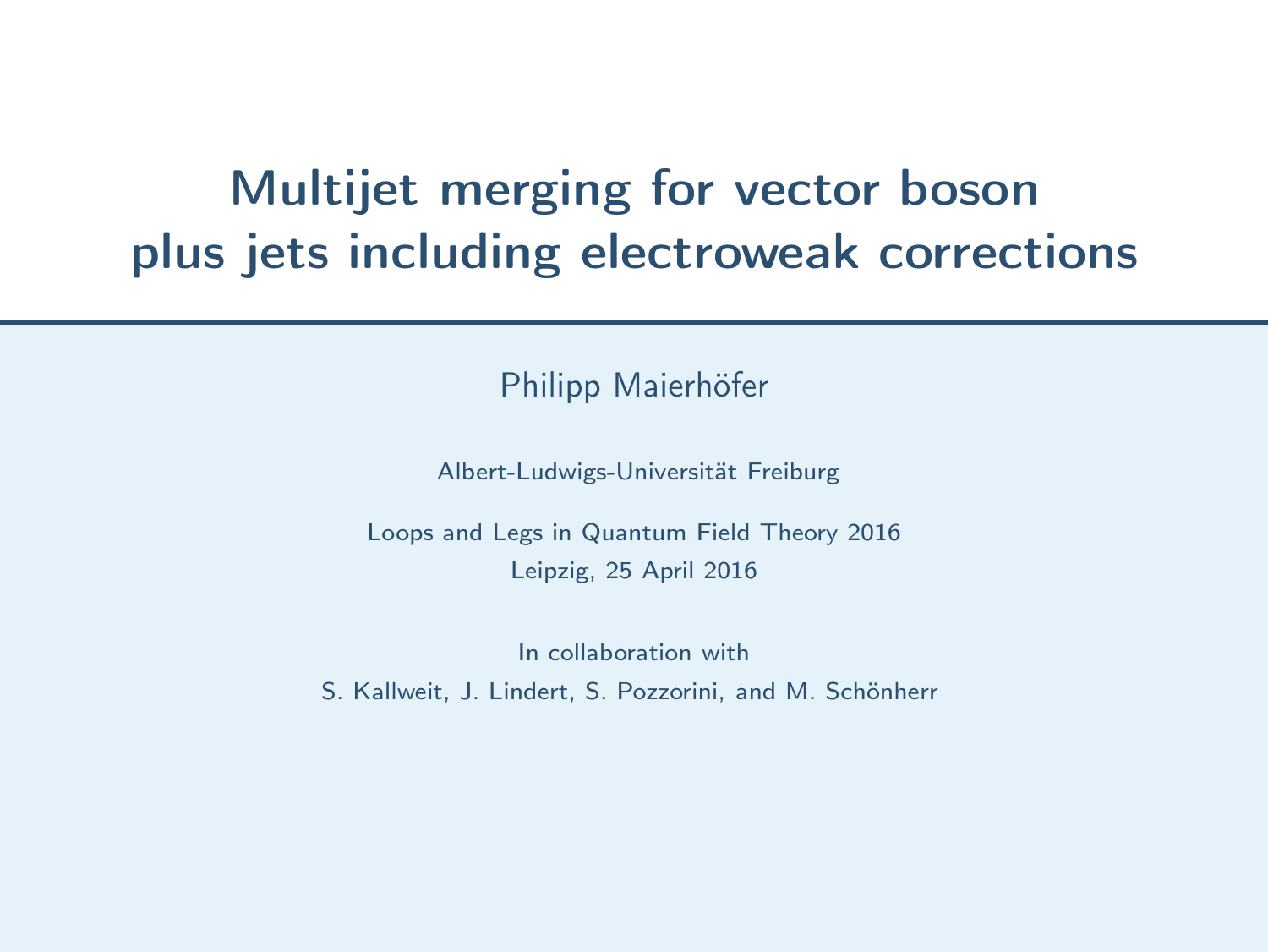| Electroweak Corrections |  |  |  |  |  |  |
|-------------------------|--|--|--|--|--|--|
| 00000000                |  |  |  |  |  |  |

 $V +$ jets merging 00000000

## Outline

#### **11 [Electroweak Corrections](#page-2-0)**

- [Sudakov Effects](#page-2-0)
- [Power Counting](#page-3-0)
- [Real Corrections](#page-4-0)
- **[Automation](#page-6-0)**

### $\sqrt{2}$  V + jets merging

- [What is known?](#page-10-0)
- [Leading Order Contributions](#page-11-0)
- [Pathological behaviour of](#page-12-0)  $V+1$  jet
- **[Merging via Exclusive Sums](#page-13-0)**
- $\blacksquare$  The EW<sub>virt</sub> [Approximation](#page-15-0)
- **MEPS@NLO** including EW corrections

#### **3** [Conclusions](#page-18-0)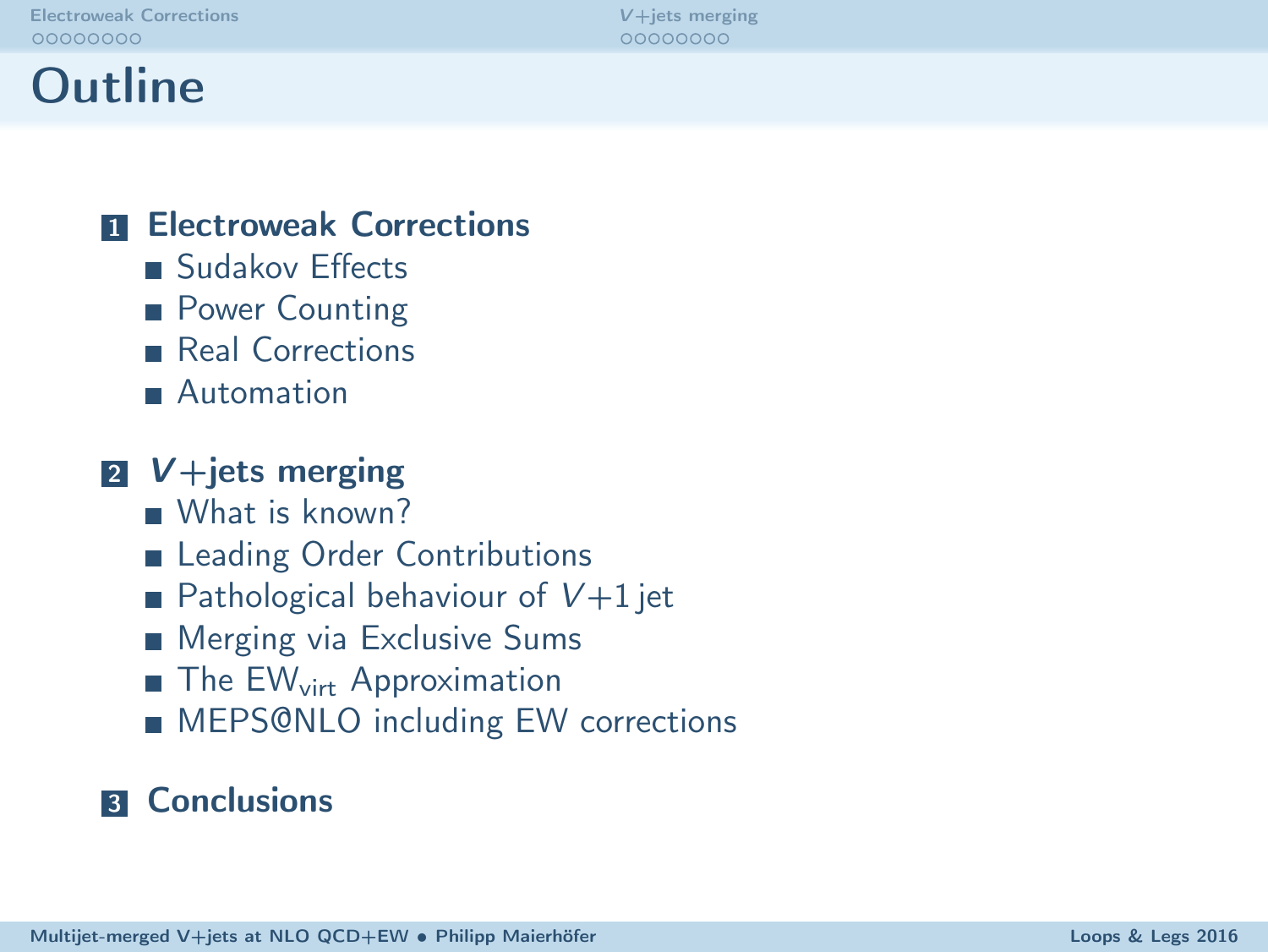00000000

## Large Electroweak Corrections

**Sudakov logarithms:** vitual electroweak boson exchange between onshell legs leads to large corrections in the TeV range.



Universality and factorisation [Denner, Pozzorini '01]

$$
\delta \mathcal{M}^{\text{1-loop}}_{LL+NLL} = \frac{\alpha}{4\pi} \sum_{k=1}^n \bigg( \frac{1}{2} \sum_{k\neq \ell} \sum_{a=\gamma,Z,W^\pm} I^a(k) I^{\bar{a}}(\ell) \ln^2 \frac{s_{k\ell}}{M^2} + \gamma^\text{ew} \ln \frac{s}{M^2} \bigg) \mathcal{M}_0
$$

EW corrections can get larger than QCD corrections (and may not lie within QCD scale uncertainties).

<span id="page-2-0"></span>
$$
Q \lesssim M_W: \ \alpha \sim \alpha_s^2 \qquad Q \gg M_W: \ \alpha \ln^2 \frac{Q^2}{M_W^2} > \alpha_s
$$
 Typically  $\mathcal{O}(10\%)$  effects at 1 TeV.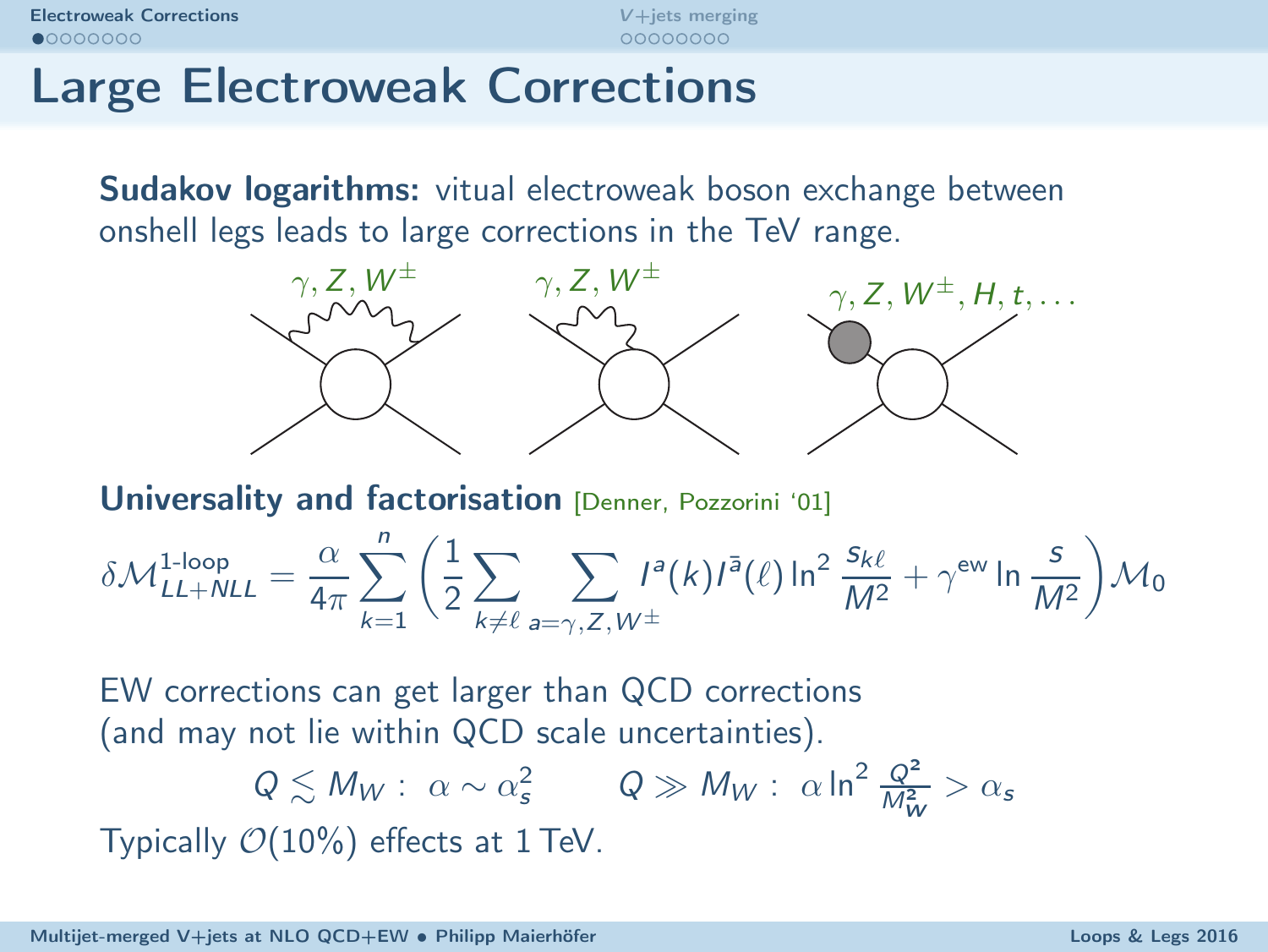[Electroweak Corrections](#page-2-0) and the contractions of the contractions of the contractions of the contractions of the contractions of the contractions of the contractions of the contractions of the contractions of the contractio  $0$  0000000

## V+jets Perturbative Contributions



NLO EW can also be regarded as QCD corrections to LO mix  $\rightarrow$  should include LO mix.

<span id="page-3-0"></span>LO EW: dominated by di-boson resonances  $\rightarrow$  overlap with VV production, not included here (no problem in LO mix: no Breit-Wigner VV resonances)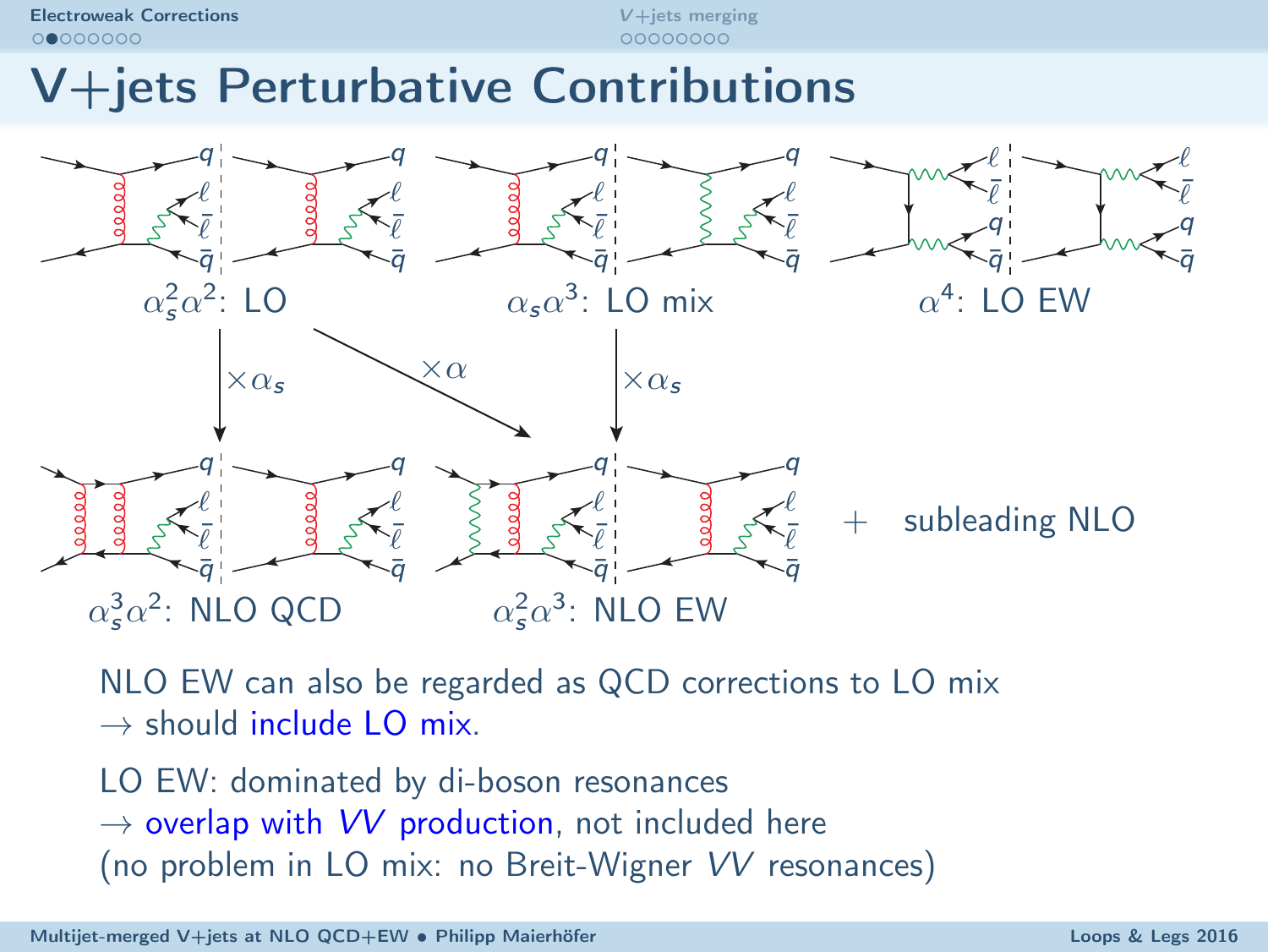00000000

## Real Corrections

Emission of both QCD partons and photons needed to cancel IR singularities.

Considering complete  $\alpha_s^n \alpha^m$  orders guarantees IR finiteness.

⇒ General bookkeeping of all  $\mathcal{O}(\alpha_s^n\alpha^m)$  contributions needed.

### Real photon emission

- Soft/collinear photons unresolved.
- Needed to cancel QED singularities.

#### Real Z, W emission [Ciafaloni, Comelli]

- No singularities, only partial cancellation with Sudakov logs (strongly depending on process and cuts).
- Treat as separate process.

<span id="page-4-0"></span>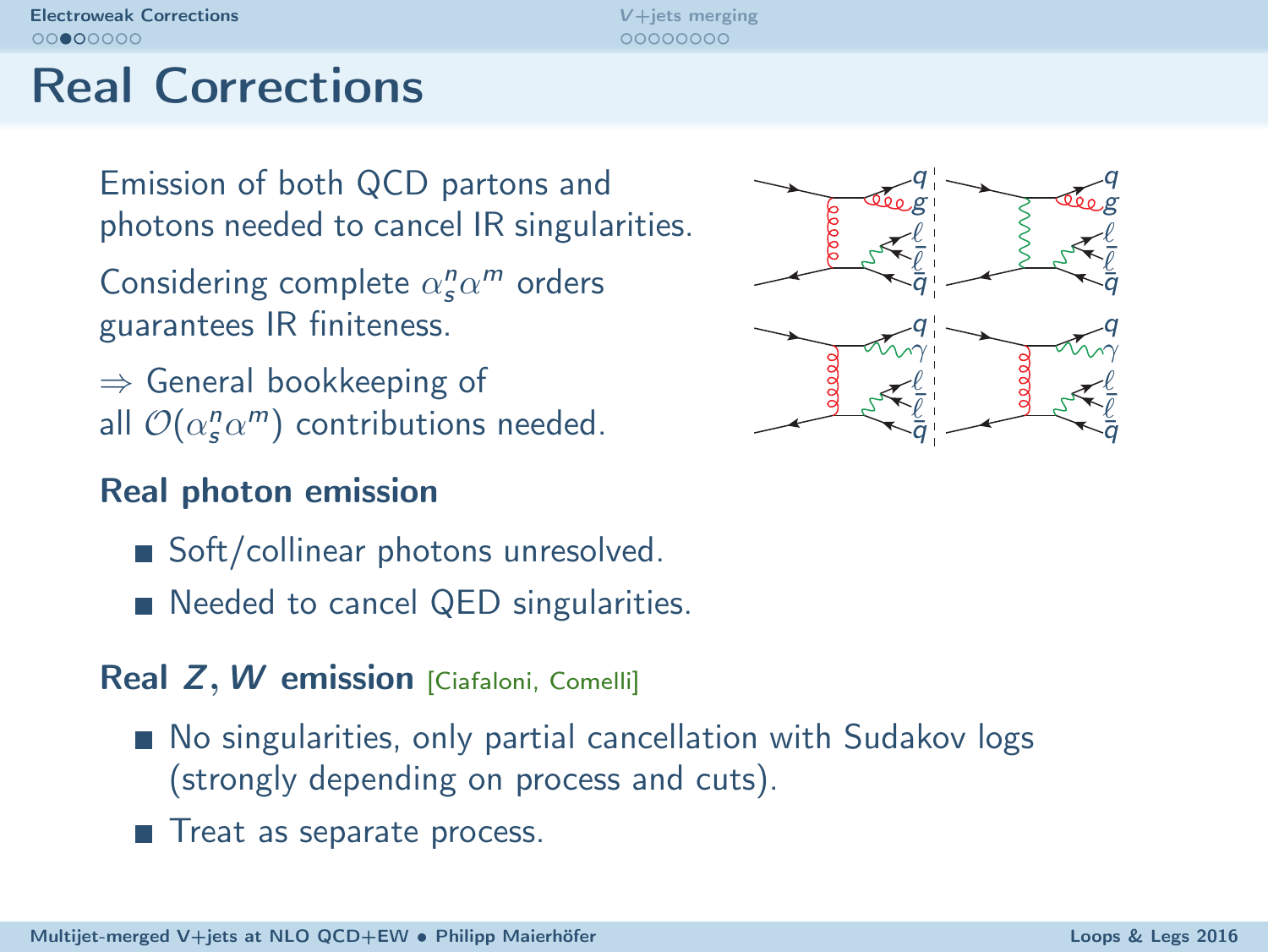## IR-safe Treatment of Photons

"Democratic" jet algorithm: don't distinguish between jets and  $\gamma s$ 

- **Cluster all massless particles (q, g,**  $\gamma$ **) on the same footing.**
- Soft gluon singularities in "photon jet" cancel between EW jet production and QCD photon production.

### Separation of photons from jets

- Cancel collinear  $q \rightarrow q\gamma$  by recombining charged fermions and photons in a cone  $\Delta R < 0.1$ . [see Kallweit et al. 1412.5157]
- **Distinguish photons through**  $E_{\gamma}/E_{\text{jet}} \le z_{\text{thr}}$  inside jets.
- Rigorous approach: absorb singularity into fragmentation function [see Denner at al. 1411.0916]. Difference  $< 1\%$  for typical  $z_{thr}$ .

#### Initial state photons

■ QED factorisation for IS photons and LO QED evolution in PDFs. [MRST2004QED, NNPDF2.3QED]

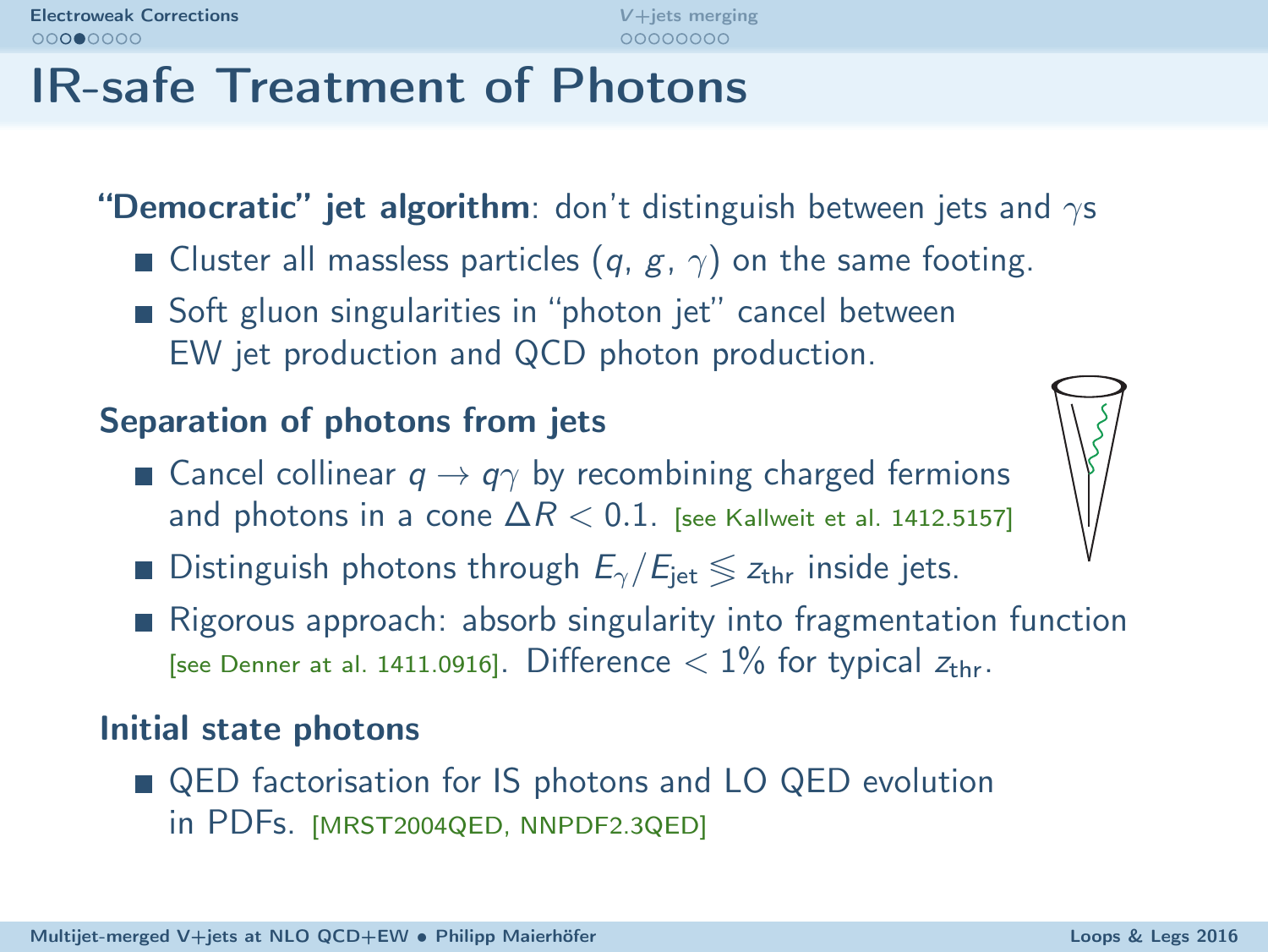Automation

## 00000000

NLO electroweak corrections are essential for percent-level precision. Automation is needed, but more involved than NLO QCD.

OpenLoops [Cascioli, Lindert, PM, Pozzorini]

- 1-loop and tree matrix elements, spin and colour correlations
- complex mass scheme [Denner, Dittmaier]
- Available on http://openloops.hepforge.org
- Sherpa [Gleisberg et al.]
	- Full featured Monte Carlo generator: IR subtraction, phase space integration, parton shower, multi-jet merging, hadronisation, . . .
	- Support for NLO EW will be included in the next major release.

**MUNICH** (to be published) [Kallweit]

<span id="page-6-0"></span>Very efficient multi-channel integrator.

Independent implementations carfully validated against each other.

Other MC interfaces: Herwig++ [Bellm et al.], POWHEG-Box (soon) [Alioli et al.], Whizard (soon) [Kilian et al.].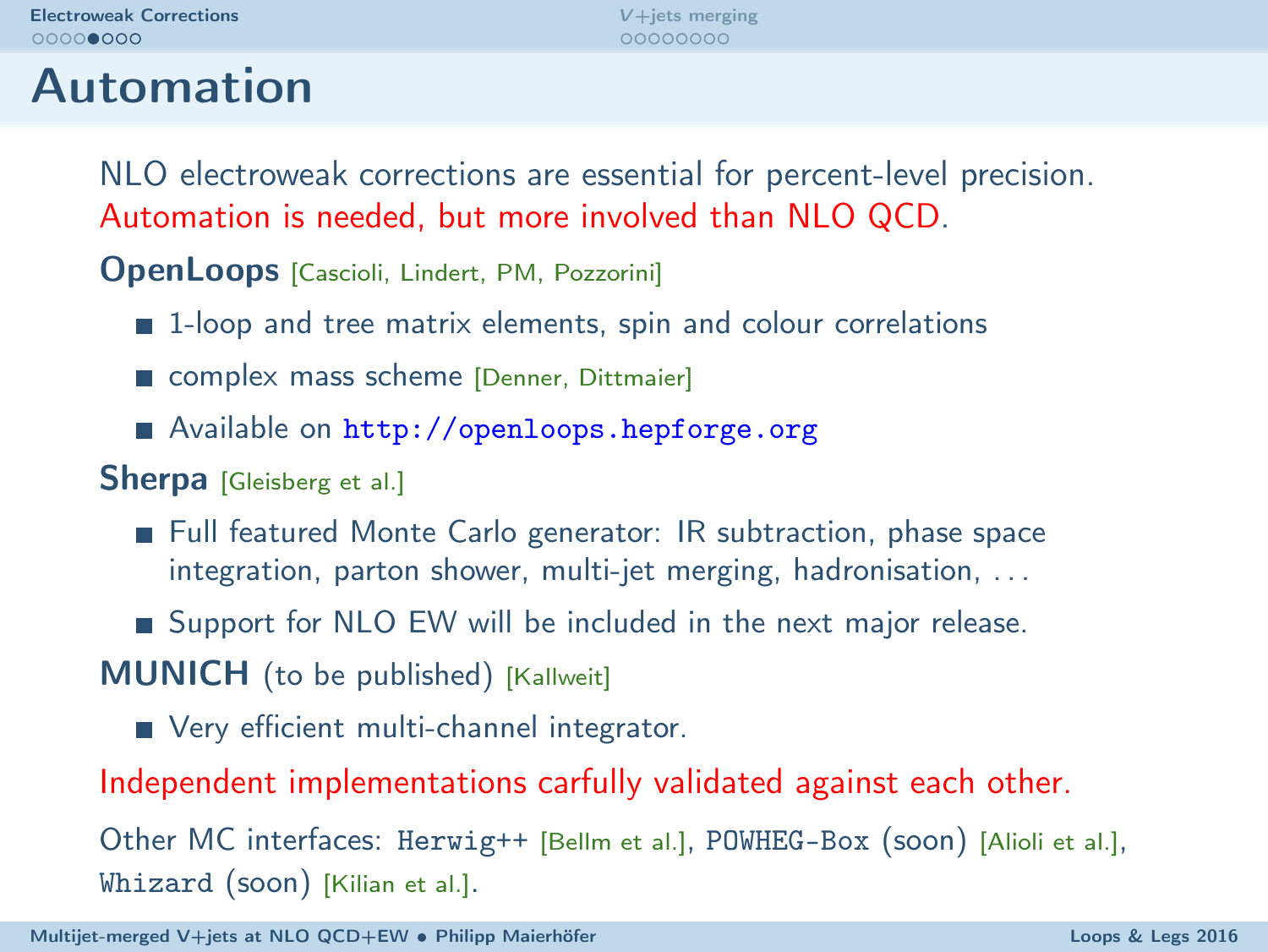00000000

## Performance QCD vs. EW

EW corrections are moderatly slower than QCD corrections. Most CPU expensive processes (many gluons) are similarly fast.

| <b>process</b>                              |      | $#$ diagrams | time [ms/point] |      |  |  |  |
|---------------------------------------------|------|--------------|-----------------|------|--|--|--|
|                                             |      | <b>FW</b>    | QCD             | EW   |  |  |  |
| $dd \rightarrow tt$                         | 11   | 33           | 0.27            | 0.69 |  |  |  |
| $\rightarrow tt$<br>gg                      | 44   | 70           | 1.6             | 2.8  |  |  |  |
| $dd \rightarrow t\overline{t}g$             | 114  | 360          | 4.8             | 13   |  |  |  |
| $gg \to t \overline{t}g$                    | 585  | 660          | 40              | 56   |  |  |  |
| $dd \rightarrow t\overline{t}u\overline{u}$ | 236  | 1274         | 12              | 48   |  |  |  |
| ttgg<br>gg                                  | 8739 | 7614         | 1458            | 1557 |  |  |  |

CPU: i7-3770K, compiler: gfortran 4.8 using Collier unpolarised  $t\bar{t}$  (much faster with decays)

Ready for automated NLO EW corrections to  $2 \rightarrow 4$  processes

automated NLO EW MEs: GoSam, MadGraph, OpenLoops, Recola, . . .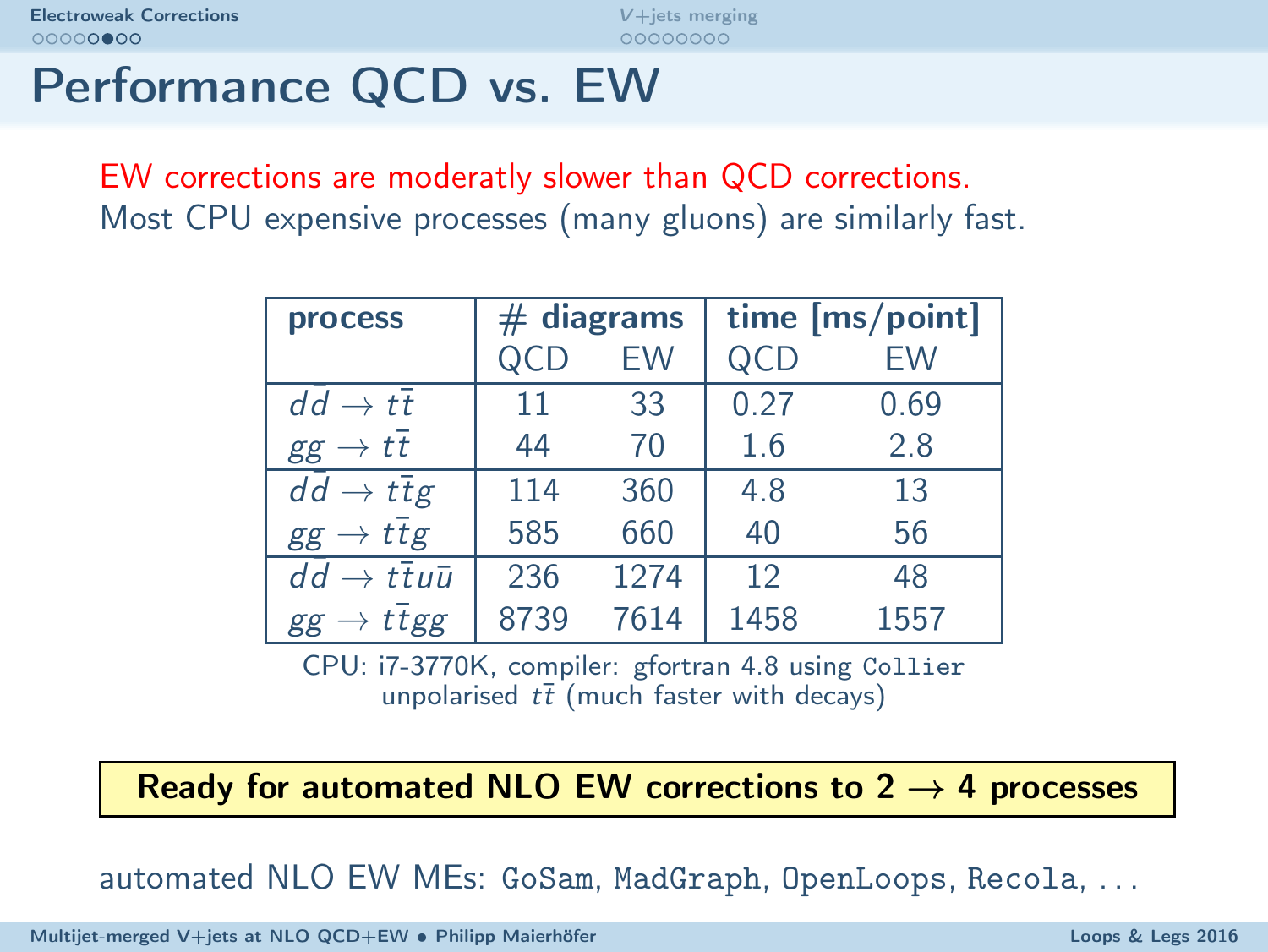[Electroweak Corrections](#page-2-0) and the contractions of the contractions of the contractions of the contractions of the contractions of the contractions of the contractions of the contractions of the contractions of the contractio  $000000000$ 

## $+++$  Breaking News  $+++$

The tensor integral reduction library Collier is public since today. [Denner, Dittmaier, Hofer]

A new OpenLoops version with Collier integrated is available.

- Usually faster than OPP reduction, [Ossola, Papadopoulos, Pittau] especially for low multiplicities.
- Particularly important for loop-induced processes or loop<sup>2</sup> for NNLO (which are very slow with OPP reduction).
- High numerical stability in double precision through expansions in small kinematic quantities [Denner, Dittmaier].
	- $\rightarrow$  Little or no quadruple precision needed.

Alternative reduction library: CutTools [Ossola, Papadopoulos, Pittau] with scalar integrals from OneLOop [van Hameren].

- Reliable and reasonably fast for NLO processes with OpenLoops.
- Support for quadruple precision.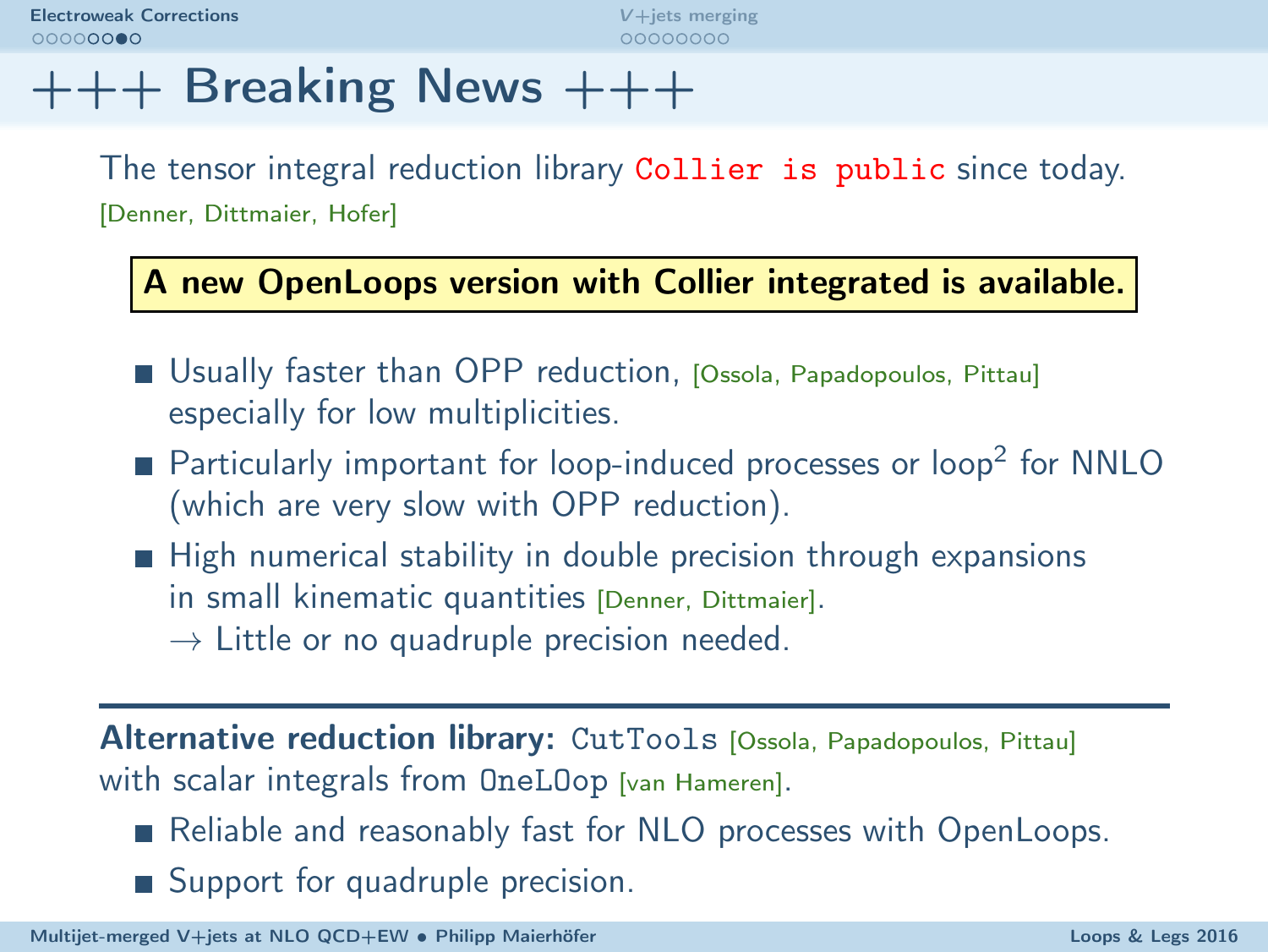## Combination of NLO QCD and EW

Two ways to combine QCD and EW corrections  $\sigma_{\text{QCD+EW}}^{\text{NLO}} = \sigma^{\text{LO}} + \delta \sigma_{\text{QCD}}^{\text{NLO}} + \delta \sigma_{\text{EW}}^{\text{NLO}}$  $\sigma_{\text{QCD}\times\text{EW}}^{\text{NLO}} = \sigma^{\text{LO}} \left( 1 + \frac{\delta \sigma_{\text{QCD}}^{\text{NLO}}}{\sigma^{\text{LO}}} \right)$  $\left(\frac{\sigma_{\text{QCD}}^{\text{NLO}}}{\sigma^{\text{LO}}}\right) \left(1 + \frac{\delta \sigma_{\text{EW}}^{\text{NLO}}}{\sigma^{\text{LO}}} \right)$  $\frac{\sigma_{\text{EW}}}{\sigma^{\text{LO}}}\right)$ 

The difference indicates uncertainties due to missing mixed QCD-EW correction of order  $\alpha_s \alpha$ .

Relative corrections wrt.  $\sigma_{\text{QCD}}^{\text{NLO}}$ .

$$
\tfrac{\sigma_{\text{QCD}}^{\text{NLO}}}{\sigma_{\text{QCD}}^{\text{NLO}}} = \Big(1 + \tfrac{\delta \sigma_{\text{EW}}^{\text{NLO}}}{\sigma_{\text{QCD}}^{\text{NLO}}}\Big), \qquad \tfrac{\sigma_{\text{QCD}\times\text{EW}}^{\text{NLO}}}{\sigma_{\text{QCD}}^{\text{NLO}}} = \Big(1 + \tfrac{\delta \sigma_{\text{EW}}^{\text{NLO}}}{\sigma^{\text{LO}}}\Big)
$$

### Beyond fixed order

- **Match to parton shower.**
- Combine different jet multiplicities via MEPS@NLO.

[Höche, Krauss, Schönherr, Siegert]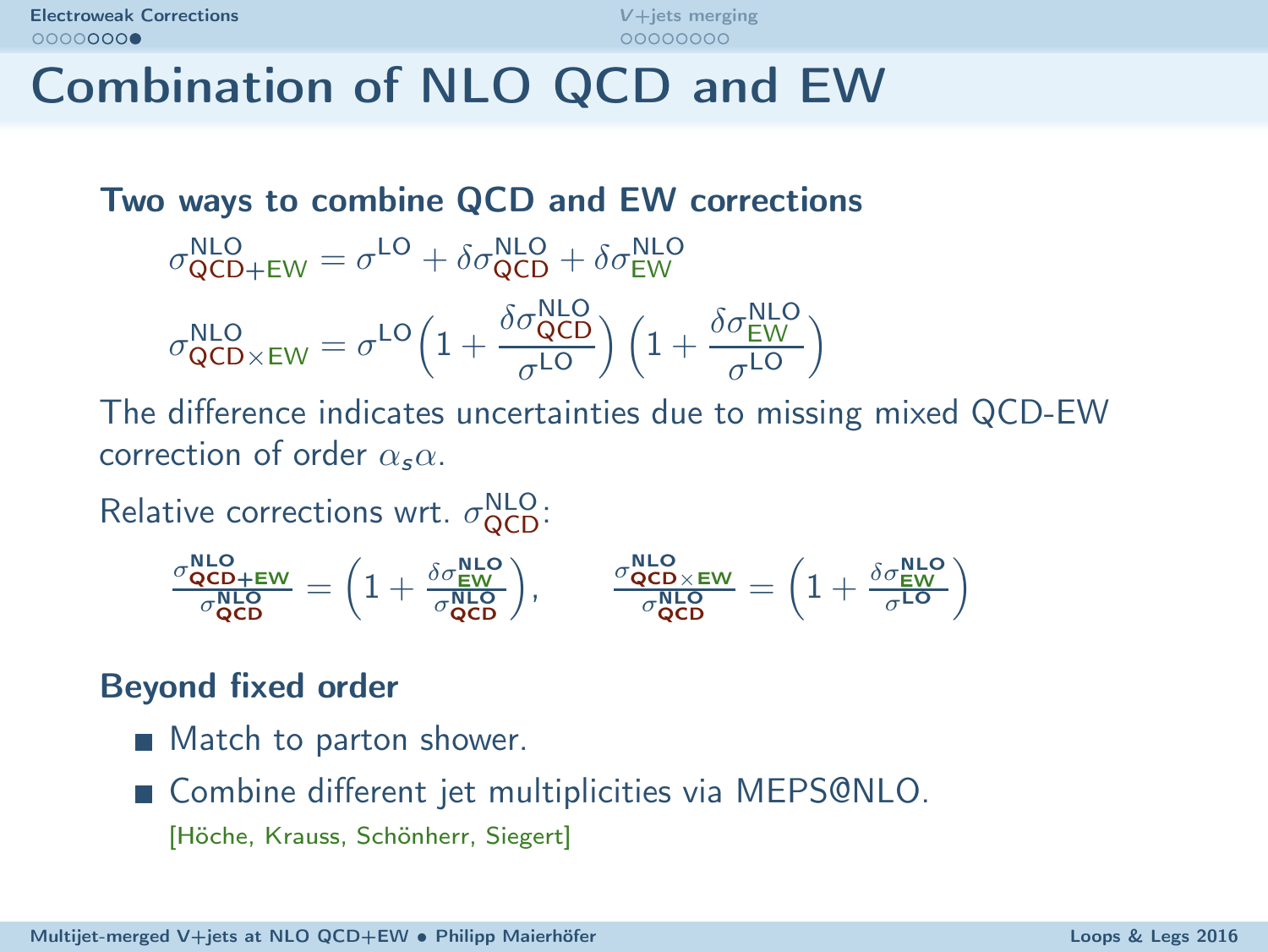|  |  | <b>Electroweak Corrections</b> |  |  |  |  |  |  |
|--|--|--------------------------------|--|--|--|--|--|--|
|  |  | 00000000                       |  |  |  |  |  |  |

## $V+$ jets

- **Large cross sections and clean signatures.**
- Important background in BSM searches, mono-jet dark matter searches, top physics, Higgs physics  $(\textit{VH} (\rightarrow \bar{b}\bar{b}))$ .

NLO QCD for  $W(Z)$ +jets known up to 5(4) jets: BlackHat [Bern et al. '13] NNLO QCD V+j [Boughezal et al. '15; Gehrmann-de Ridder et al. '15] Drell-Yan mixed  $\mathcal{O}(\alpha,\alpha)$  corr. in resonance region [Dittmaier et al. '14]  $NLO$  (electro)weak  $W/Z+j$  [Maina et al. '04; Kühn et al. '04ff] EW Sudakov logs beyond NLO [Becher et al. '03; Kühn et al. '04ff] Off-shell NLO EW  $W/Z+j$  [Denner et al. '09ff] NLO EW  $\ell^+\ell^-$ jj: Recola+Collier [Denner at al. '14]  $NLO$  EW  $W + 1, 2, 3$  jets OpenLoops+MUNICH/Sherpa [Kallweit et al. '14]

This talk: NLO QCD+EW  $\ell\ell/\ell\nu/\nu\nu$  + 0, 1, 2 jets showered and merged

Note that Sudakov effects are unaffected by decays, but need decays for leptonic observables.

<span id="page-10-0"></span>Here: off-shell decays. Much more involved than leptonic decays in QCD.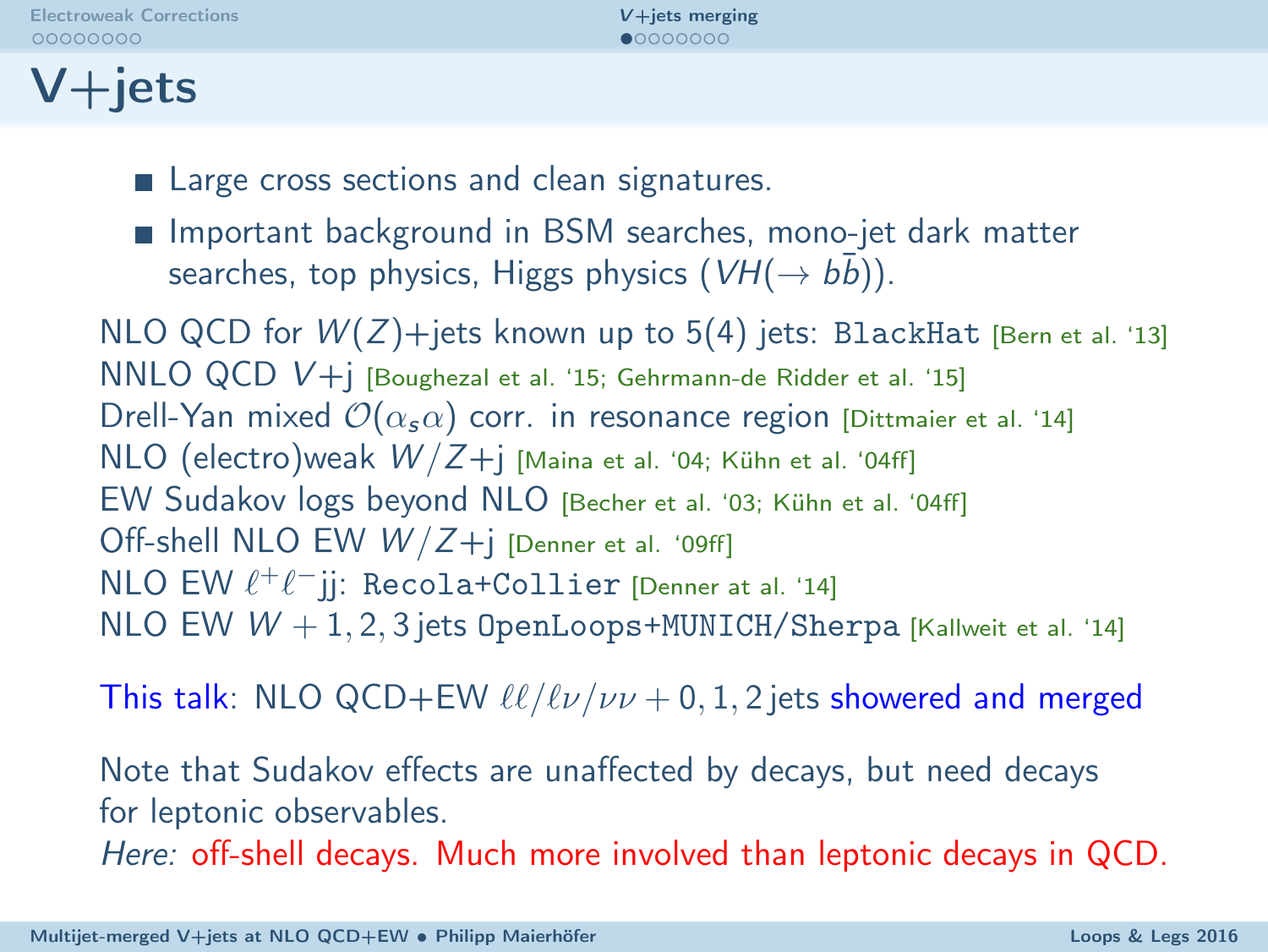# Leading Order Vij contributions



LO mix becomes large in the TeV range.

LO EW throughout of  $\mathcal{O}(10\%)$ , but dominated by VV resonances.

<span id="page-11-0"></span>Photon induced channels: permille effect in the total cross section, but reach  $\mathcal{O}(1)$ at a few TeV. PDF uncertainties (not shown) are huge.

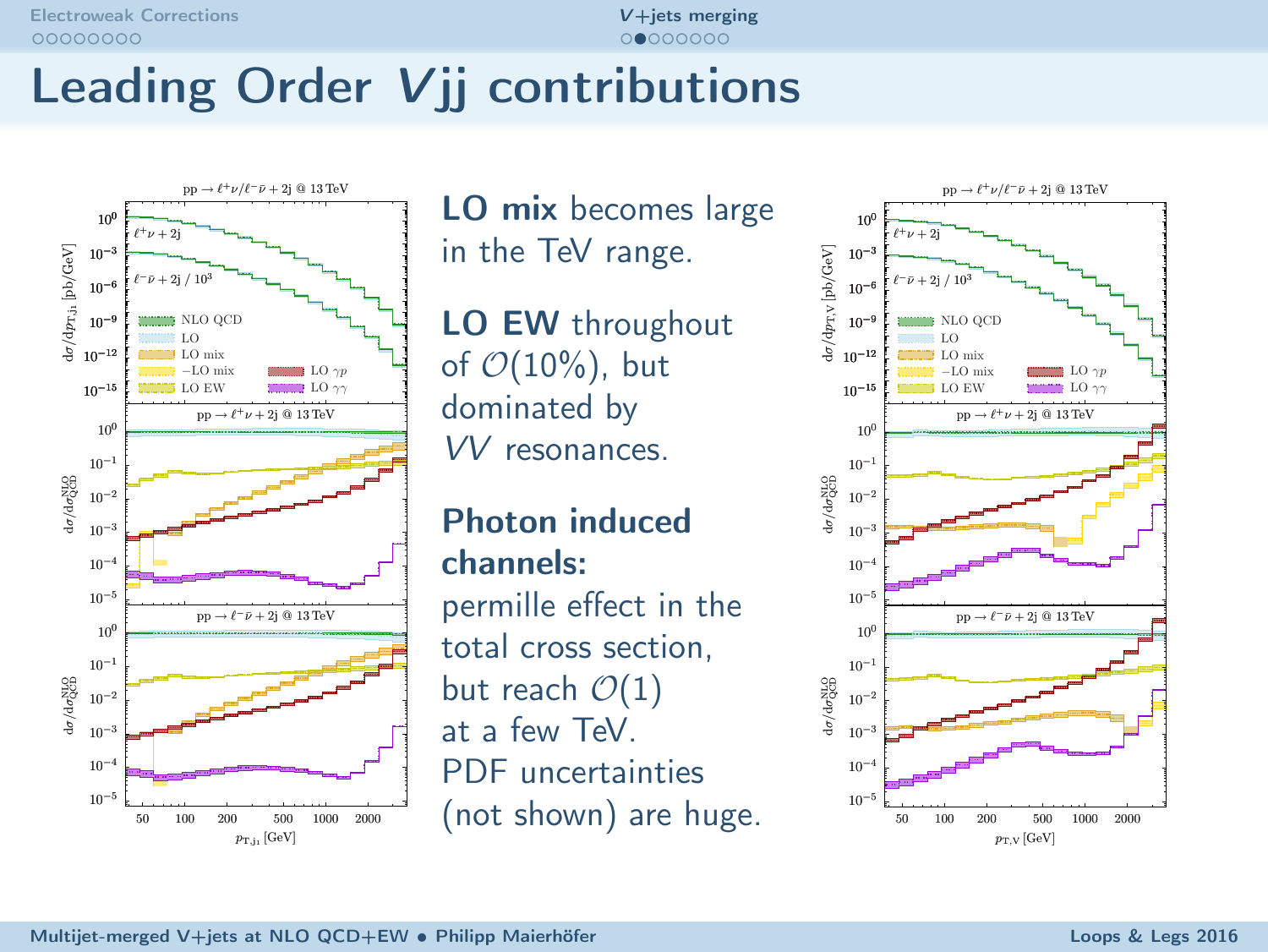$00000000$ 

## $\ell \nu + 1$  jet inclusive



Setup:  $\sqrt{s} = 13 \text{ TeV}$ ,  $E_{\text{T}}^{\text{miss}} > 25 \text{ GeV}$ ,  $p_{\text{T,i}} > 30$  GeV,  $|\eta_i| < 4.5$ ,  $\mu_0 = \hat{H}_{\text{T}}/2$  $p_{\text{T},\ell} > 20$  GeV,  $|\eta_{\ell}| < 2.5$ 

**Inclusive cross section:**  $\sim$ 1% EW corrections.

W boson- $p_T$ 

- 100% QCD correction in the tail.
- Sudakov effects exceed -20% at 1 TeV.

 $Jet-p_T$ 

- Huge QCD corrections. [Rubin, Salam, Sapeta]
- No visible FW Sudakov behaviour.
- <span id="page-12-0"></span>Dominated by di-jet configurations (from real corrections, i.e. effectively LO)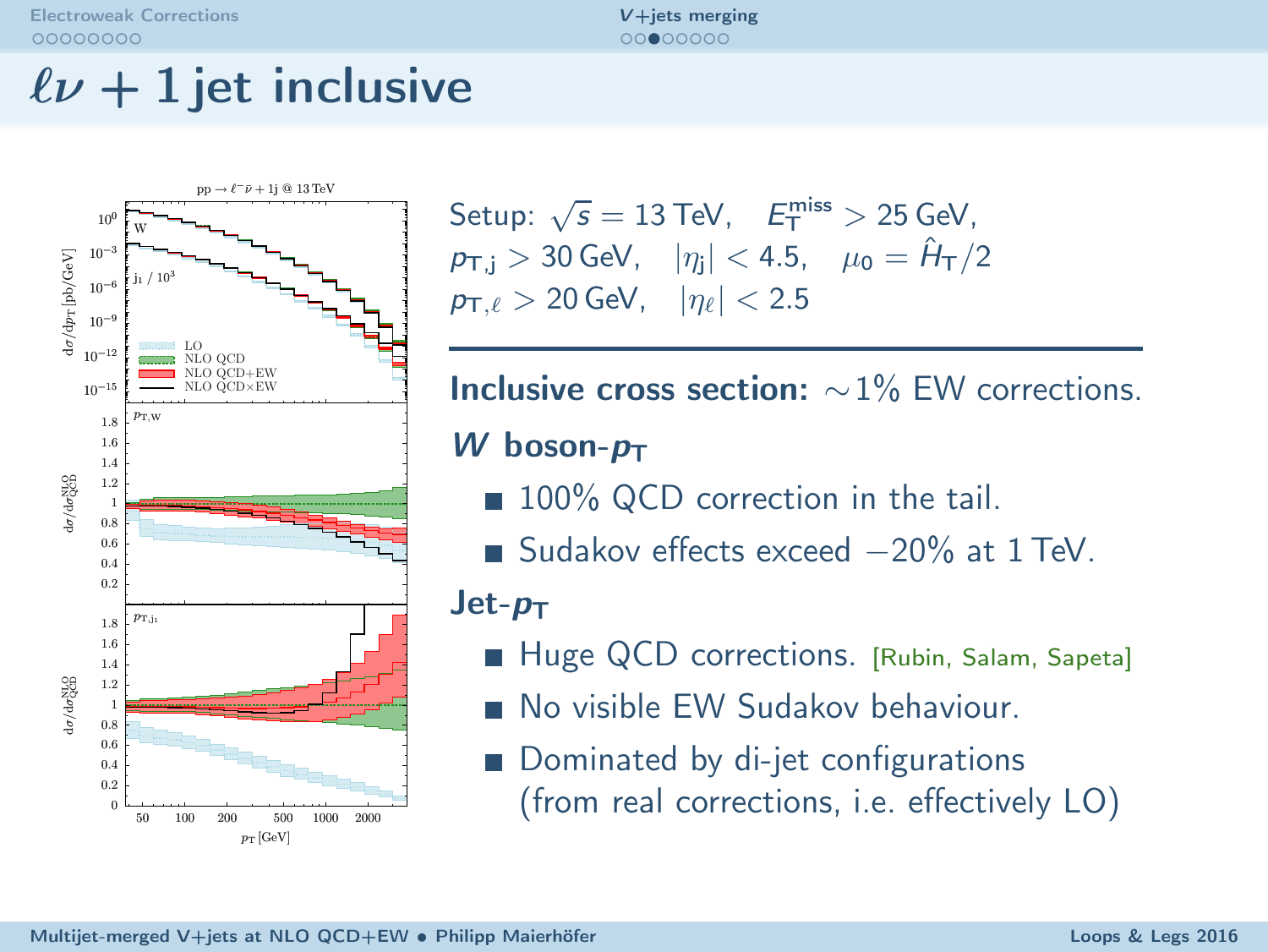$00000000$ 

## $\ell \nu + 1$  jet Exclusive



Remove back-to-back di-jet configurations with the cut  $\Delta\phi_{j_1j_2} < \frac{3\pi}{4}$ .

- $\rightarrow$  Significant improvement
	- **Moderate QCD corrections.**
	- Sudakov behaviour restored.

#### Lessons learned

- Inclusive  $W +$ jet requires  $W + 2$ j at NLO.
- <span id="page-13-0"></span>**EW** corrections in distributions are large and exceed QCD scale uncertainties at a few 100 GeV.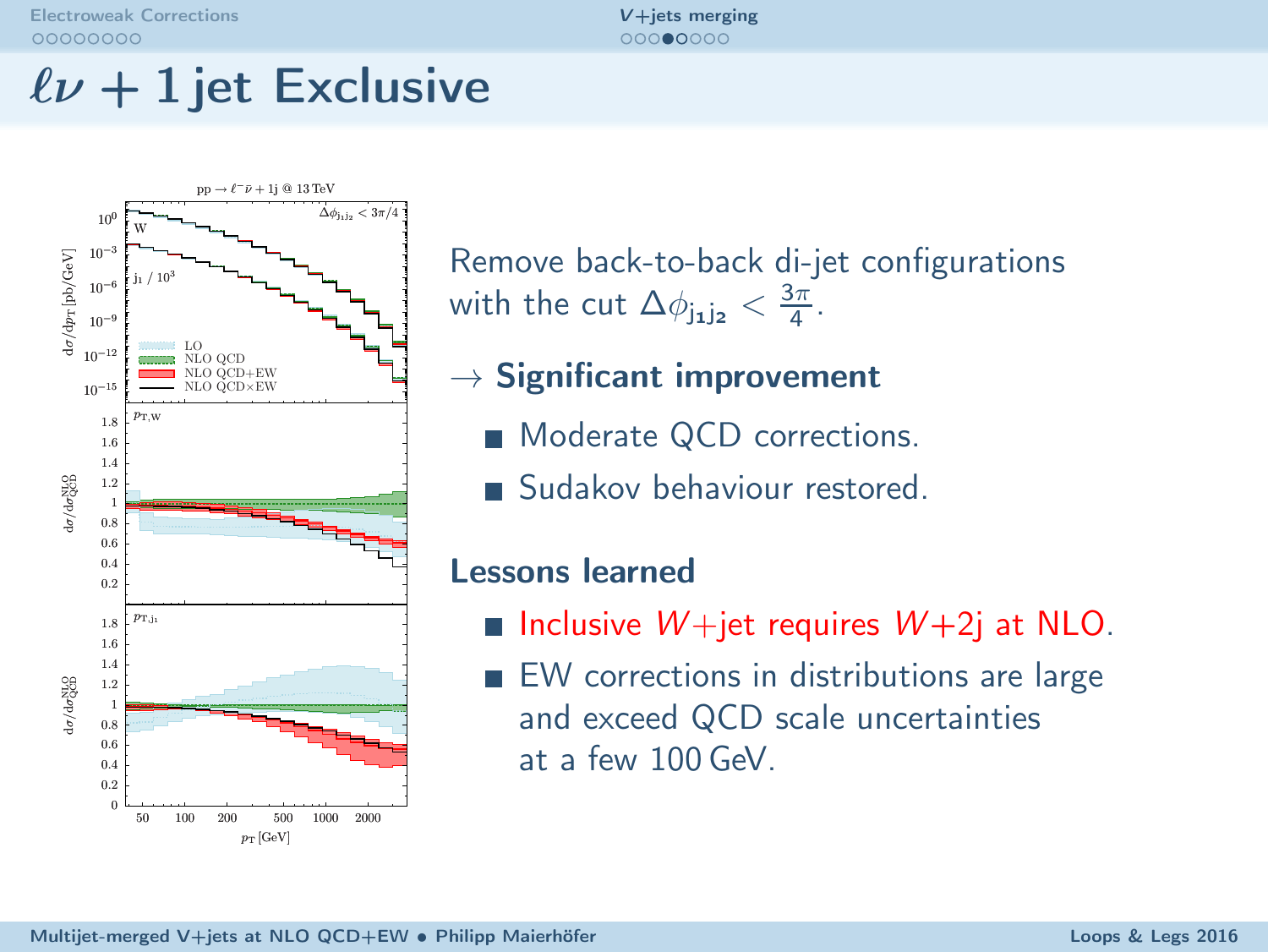[Electroweak Corrections](#page-2-0) and the contractions of the contractions of the contractions of the contractions of the contractions of the contractions of the contractions of the contractions of the contractions of the contractio 00000000

# V+1j ∪ V+2j via Exclusive Sums

Partition phase space according to  $r_{1/2} = \frac{p_{\text{T,j}_2}}{p_{\text{T,i}_2}}$  $p_{\text{T},j_1}$ 

 $r_{1/2} < r_{1/2}^{\text{cut}} \to V+1$ j  $r_{1/2} > r_{1/2}^{\text{cut}} \to V+2j$ 

### **Results**

- Huge QCD corrections from  $V+1$ j stabilised.
- Shows EW Sudakov behaviour.
- Small difference between QCD+EW and QCD×EW.
- Large effects due to EW quark bremsstrahlung, added as LO mix.

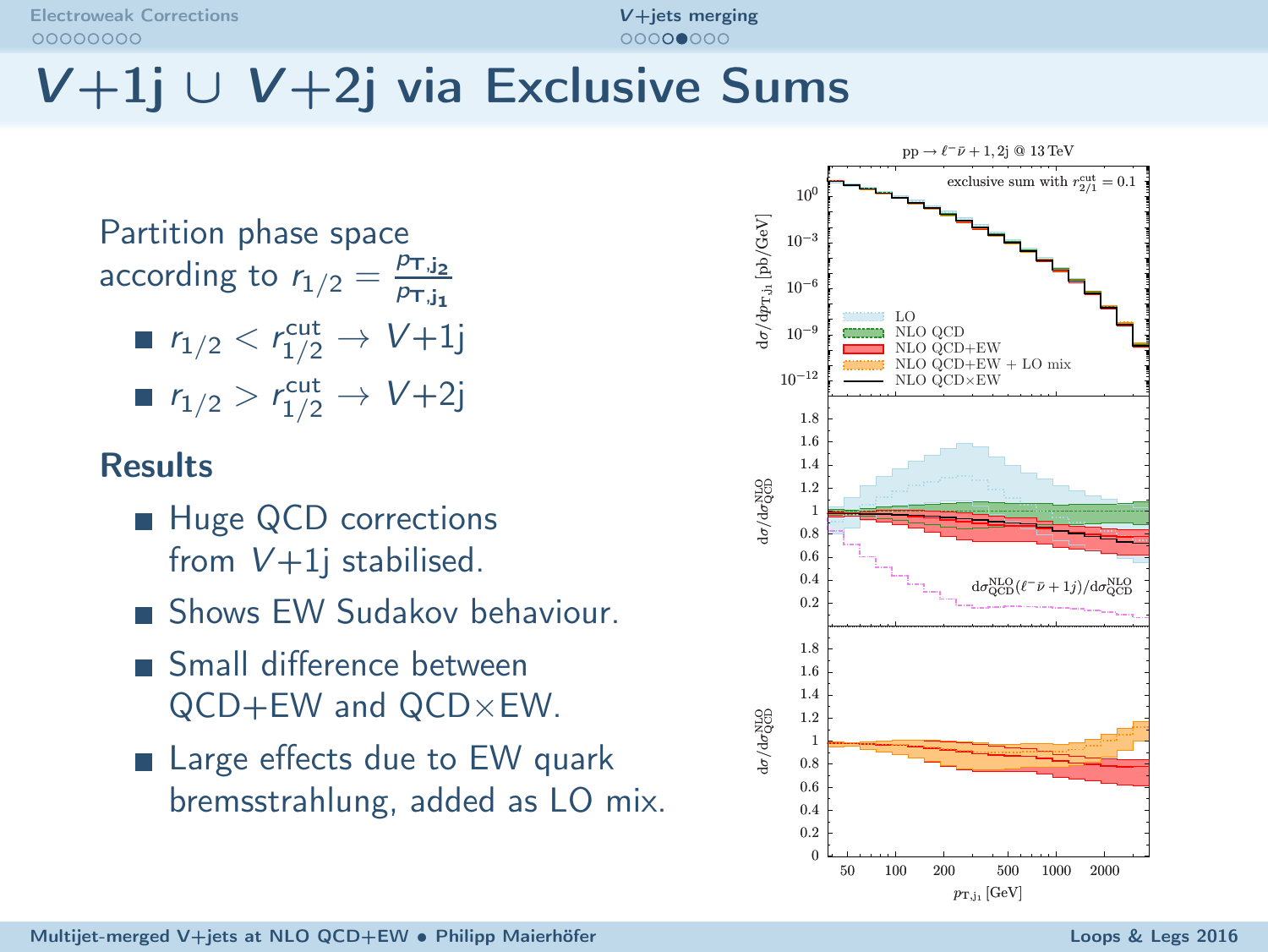$000000000$ 

## NLO QCD+EW Merging

**Problem:** Exact EW multi-jet merging is not yet available. Goal: include EW effects in MEPS@NLO QCD merging.

**Merging:** match to parton shower, limit shower emissions to  $Q < Q_{\text{cut}}$ (merging cut) and use matrix elements with an additional jet above.

Scale choice: 
$$
\alpha_s^N(\mu_{\text{CKKW}}^2) = \alpha_s^{N-M}(\mu_{\text{core}}^2) \alpha_s(t_1) \dots \alpha_s(t_M)
$$

 $2 \rightarrow 2$  core process: clustering via inverse parton shower.

$$
\mu_{\text{core},\ell\ell} = m_{\ell\ell}, \quad \mu_{\text{core},Vj} = \tfrac{1}{2} E_{\text{T},V}, \quad \mu_{\text{core},jj} = \tfrac{1}{2} \big(\tfrac{1}{s} - \tfrac{1}{t} - \tfrac{1}{t}\big)^{-\frac{1}{2}}
$$

Dominant EW corrections (Sudakov logs) arise from virtual corrections. Effects due to photon radiation typically  $< 1\%$ .

#### Define the  $EW<sub>virt</sub>$  approximation:

<span id="page-15-0"></span>Include  $V_{n,EW}(\Phi_n) + I_{n,EW}(\Phi_n)$  in the *n*-jet matrix elements, i.e. soft/collinear photon emission is taken into account inclusively.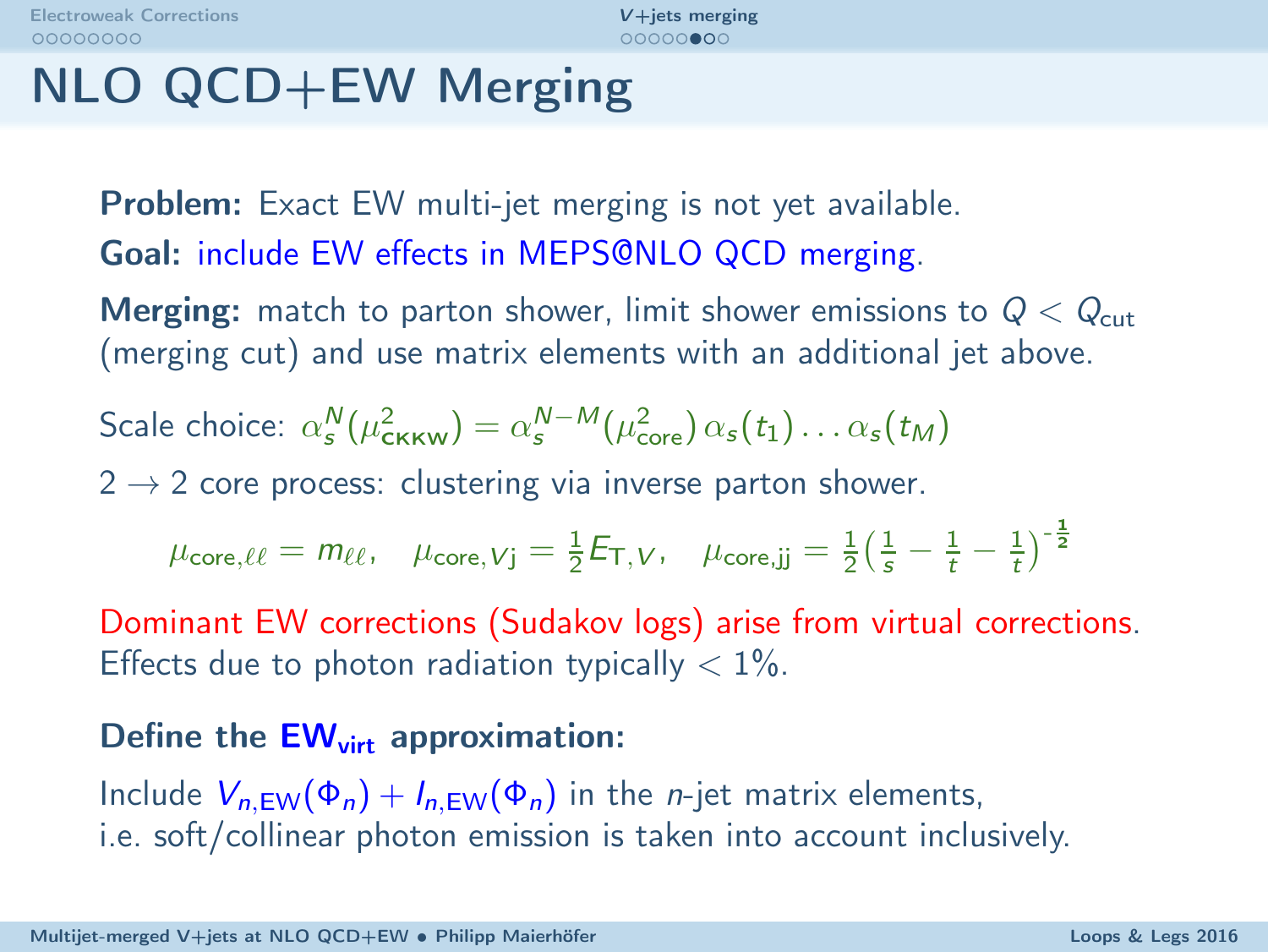[Electroweak Corrections](#page-2-0) and the contractions of the corrections of the contractions of the contractions of the contractions of the contractions of the contractions of the contractions of the contractions of the contraction 00000000

## EWvirt Accuracy

The exclusive sums approach allows us to study the accuracy of the EW<sub>virt</sub> approximation.



Percent-level agreement between full NLO EW and IR regularised virtual EW corrections (red).

Exception:  $m_{\ell\ell}$  requires exclusive photon radiation off leptons.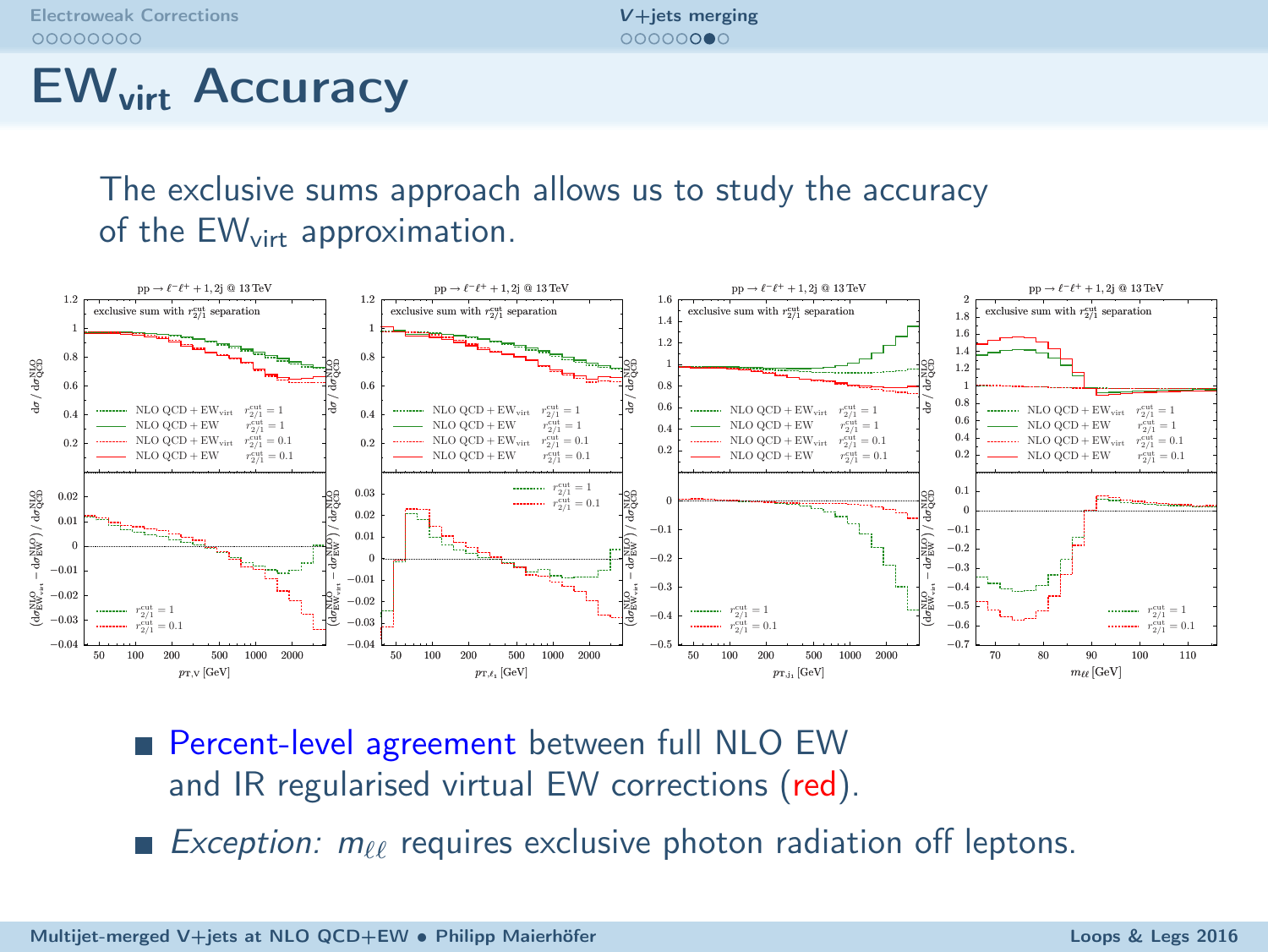[Electroweak Corrections](#page-2-0) and the contractions of the contractions of the contractions of the contractions of the contractions of the contractions of the contractions of the contractions of the contractions of the contractio 00000000

## MEPS@NLO QCD+EW Inclusive V+jets

## **Stable QCD+EW predictions** without need for a  $\Delta \Phi_{j_1 j_2}$  cut.

Suited for direct use by experimental collaborations.



Small EW effects in the TeV range  $(pp \to i\bar{i}$  core process likely). LO mix compensates Sudakov effects. <span id="page-17-0"></span>Large EW effects in the TeV range  $(pp \to V_i$  core process likely).

[Multijet-merged V+jets at NLO QCD+EW](#page-0-0) • Philipp Maierhöfer Loops Companies Loops & Legs 2016